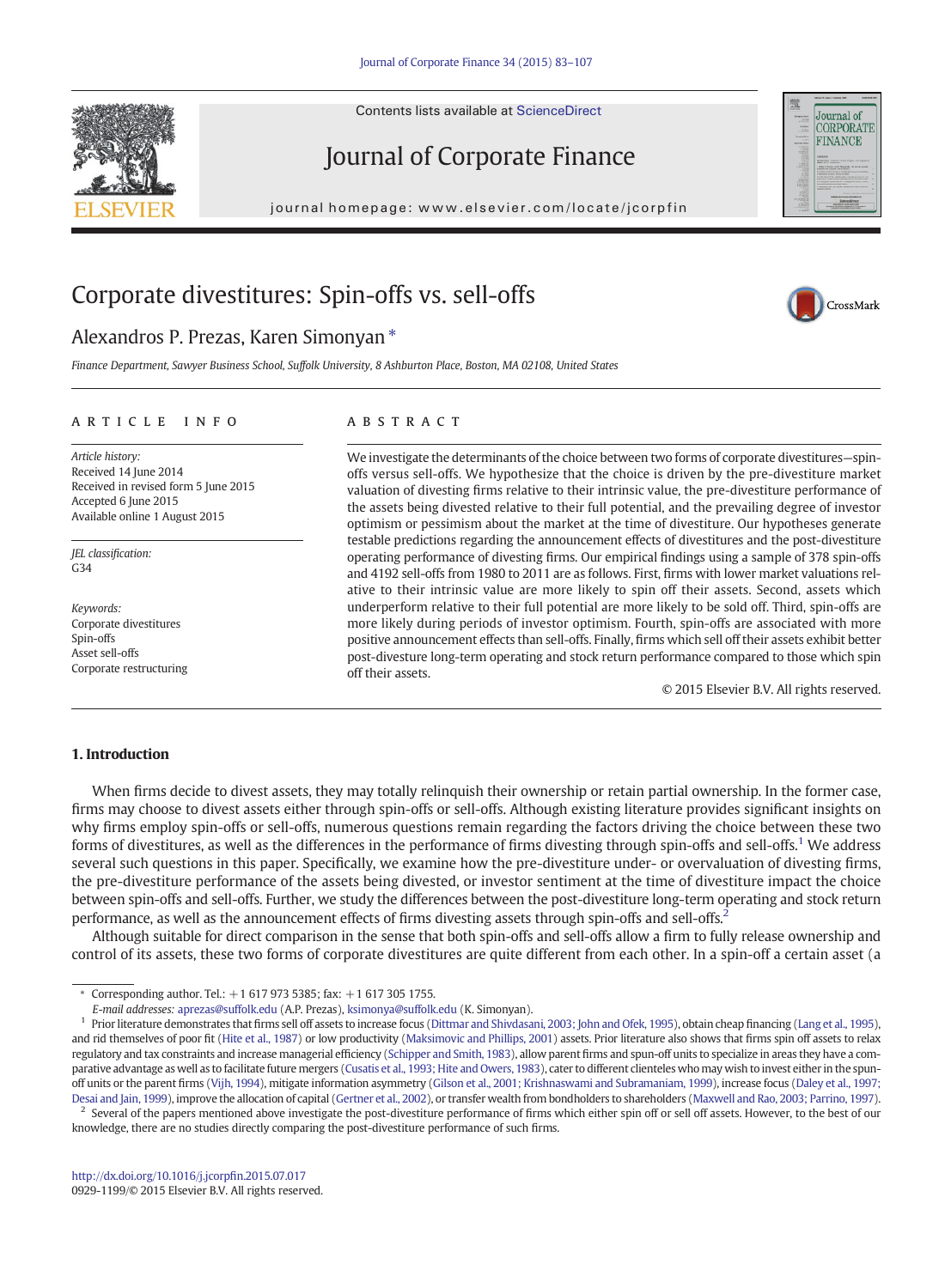unit, division, or subsidiary) of a firm is split off from the parent firm into a separate publicly traded company. Shares of this new independent firm are distributed to the existing shareholders of the parent firm on a pro rata basis.<sup>3</sup> Usually, a spin-off has no tax consequences for the divesting firm which treats the newly created shares as a stock dividend to its existing shareholders. On the other hand, in a sell-off a certain asset of the divesting firm is sold off for cash or securities to another firm or entity. Sale proceeds are taxable to the parent firm which may use them for other corporate purposes or distribute to its shareholders.

Existing literature identifies several factors affecting the choice between spin-offs and sell-offs. [Khan and Mehta \(1996\)](#page--1-0) show that the likelihood of spin-offs (relative to sell-offs) increases with the operating risk of the assets being divested. In [Maydew et al. \(1999\)](#page--1-0) the likelihood of sell-offs decreases as the incremental net tax cost of choosing a sell-off instead of a spin-off increases.4 [Nixon et al.](#page--1-0) [\(2000\)](#page--1-0) find that firms with smaller boards of directors and separate offices for CEOs and those that are not financially distressed are more likely to spin off larger units. [Powers \(2001\)](#page--1-0) shows that firms in need of cash are likely to sell off badly-performing divisions, while firms which do not need cash are likely to spin off average-performing divisions. [Chen and Guo \(2005\)](#page--1-0) find that firms with low revenue growth and those with low book-to-market ratios are more likely to spin-off larger units during periods of low investor sentiment, while firms with high capital expenditures, high book-to-market ratios, and lower dividend yields are more likely to sell off smaller units. Finally, [Bergh et al. \(2008\)](#page--1-0) show that less (more) diversified firms are more likely to spin off assets in their primary (secondary) and related (unrelated) business lines.

This paper makes several contributions to the literature on a divesting firm's choice between spin-offs and sell-offs. To begin with, we study the effect of a firm's pre-divestiture under- or overvaluation relative to its intrinsic value on its decision to spin off or sell off its assets; this effect has not been studied before in the literature.<sup>5</sup> Specifically, we hypothesize that overvalued firms will be more likely to sell off their assets to lock in higher market valuations, while undervalued firms will be more likely to spin off their assets. We design several proxies that capture divesting firms' equity under- or overvaluation by comparing their intrinsic value estimates to their predivestiture market values. Our empirical findings indicate that undervalued (overvalued) firms are more likely to spin off (sell off) their assets and the pre-divestiture market valuation of asset sellers is significantly greater than that of firms spinning off assets.

In another contribution to the literature, we study the differences in the post-divestiture operating and stock return performance of firms divesting assets through spin-offs and sell-offs. The existing literature studies the post-divestiture performance of firms which either spin off or sell off assets, but not both.<sup>6</sup> We hypothesize that firms are more likely to sell off assets which underperform relative to their full potential and to spin off assets with better performance closer to their full potential. This is because the after-tax proceeds from the sale of underperforming assets are likely to be higher (assuming that the competition among potential asset buyers will allow the parent firm to sell off its assets at the highest price reflecting their full value potential) than the value commanded by the same underperforming assets in the market if spun off (which is likely to be the same or somewhat better than their low predivestiture value). On the other hand, assets which perform relatively better are likely to command a higher value in the market if spun off (which is likely to be the same as their relatively higher pre-divestiture value or even higher) compared to the lower after-tax proceeds these assets would generate if sold off (due to the dissipating effect of taxes). Thus, firms which sell off underperforming assets are likely to realize greater improvement in their post-divestiture long-term operating performance compared to firms which spin off better-performing assets. Our empirical results provide support for this hypothesis and indicate that firms which divest assets through sell-offs realize significantly better long-term post-divestiture operating performance compared to firms which divest assets through spin-offs. Furthermore, our empirical findings show that firms which divest their assets through sell-offs also realize better post-divestiture stock returns compared to firms divesting through spin-offs.

We also study how the under- and overvaluation of divesting firms, as well as the relative underperformance of assets being divested discussed above influence the announcement effects of spin-offs and sell-offs.<sup>7</sup> First, we hypothesize that, if spin-offs (sell-offs) signal divesting firms' undervaluation (overvaluation), then, all else the same, the announcement effects of spin-offs (sell-offs) will be positive (negative). Second, if firms are expected to sell off their underperforming assets at a premium over their pre-divestiture value, the announcement effects of sell-offs will be positive; on the other hand, if the better-performing assets divested through spin-offs are expected to command the same (or higher) value after divestiture as before divestiture, the

<sup>&</sup>lt;sup>3</sup> This is substantially different from a carve-out where the parent firm retains the majority of the shares in the new company and sells the rest in a public offering. <sup>4</sup> For sell-offs the net tax cost is the difference between the direct tax cost (or benefit) incurred from a sell-off minus the estimated premium that the sold-off asset receives over its pre-sale value. For spin-offs the net tax cost is the difference between the tax cost (benefit) the parent firm avoids (gives up) by choosing a non-taxable spin-off instead of a taxable sell-off minus the premium the spun-off asset would have commanded if it was sold off instead.

<sup>&</sup>lt;sup>5</sup> [Krishnaswami and Subramaniam \(1999\)](#page--1-0) conjecture that spin-offs reduce the degree of information asymmetry faced by divesting firms and, therefore, firms which are undervalued due to information asymmetry are expected to experience positive announcement effects when they spin off their assets. Their empirical results provide support for this conjecture. However, since they do not explicitly measure undervaluation, they do not establish its direct link with a divesting firm's decision to spin off its assets. In this paper, we consider not only the effect of undervaluation but also the effect of overvaluation on the firm's choice of divestiture type, directly measure the degree of pre-divesture under- or overvaluation (relative to intrinsic value), and use it to infer the firm's divestiture choice.

<sup>&</sup>lt;sup>6</sup> [John and Ofek \(1995\)](#page--1-0) find that firm operating performance improves with focus-increasing sell-offs. [Daley et al. \(1997\)](#page--1-0) find a significant improvement in postdivestiture operating performance for firms spinning off cross-industry units, but none for firms spinning off own-industry units. [Desai and Jain \(1999\)](#page--1-0) document significantly positive post-divestiture stock return and operating performance for firms implementing focus-increasing spin-offs, but not for firms implementing nonfocus-increasing spin-offs. [Cusatis et al. \(1993\)](#page--1-0) find that firms divesting through spin-offs experience positive post-divestiture long-term excess stock returns. [McConnell et al. \(2001\)](#page--1-0) find positive post-divestiture excess returns for spin-off parent firms as well; however, they acknowledge that such positive performance is driven by extraordinary performance of one outlier observation.

 $^7$  Prior literature has found positive announcement effects for both spin-offs [\(Allen et al., 1995; Hite and Owers, 1983; Krishnaswami and Subramaniam, 1999; Miles](#page--1-0) [and Rosenfeld, 1983; Schipper and Smith, 1983; Vijh, 1994\)](#page--1-0) and sell-offs ([Alexander et al., 1984; Borisova et al., 2013; Clayton and Reisel, 2013; Hite et al., 1987; Jain,](#page--1-0) [1985; Lang et al., 1995\)](#page--1-0). However, the only paper which directly compares the announcement effects of spin-offs and sell-offs is [Rosenfeld \(1984\)](#page--1-0), who uses a small sample of spin-offs and sell-offs to show that the announcement effects of spin-offs are significantly larger than those of sell-offs. [Rosenfeld \(1984\)](#page--1-0), however, does not provide an explanation for the documented differences in the announcement effects between the two divestiture forms.